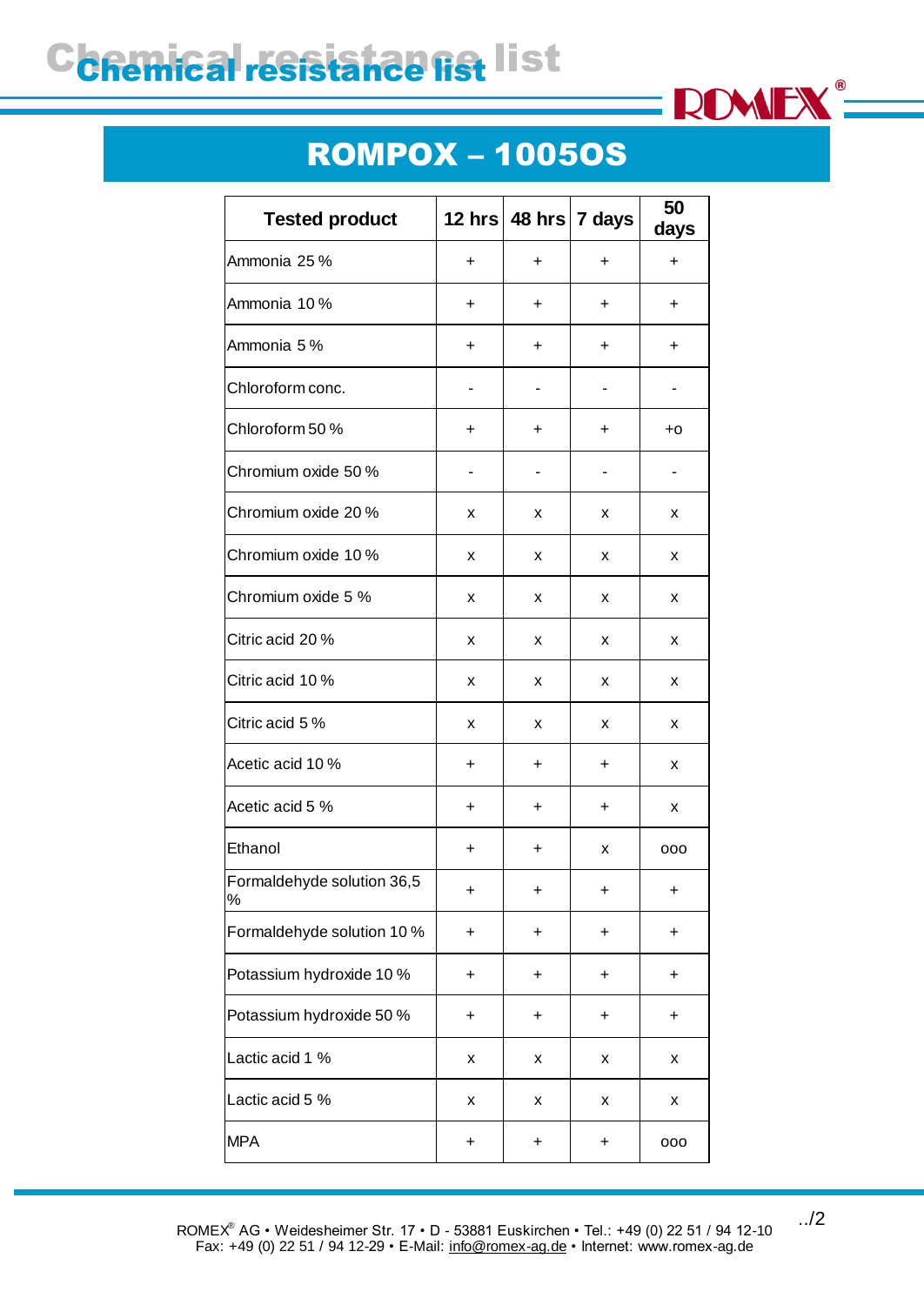## C**chemical resistance list**



| <b>Tested product</b>             | 12 hrs    |   | 48 hrs 7 days | 50<br>days |
|-----------------------------------|-----------|---|---------------|------------|
| Sodium hydroxide 10 %             | $\ddot{}$ | + | ÷             | $\ddot{}$  |
| Sodium hydroxide 50 %             | +         | + | +             | +          |
| Sodium chloride 5 %               | +         | + | +             | +          |
| Sodium chloride 30 %              | +         | + | +             | +          |
| Sodium chloride 50 %              | +         | + | +             | х          |
| Ortho - Phosphoric acid 85 %      | x         | x |               |            |
| Ortho - Phosphoric acid 42,5<br>℅ | x         | х | XX            | XX         |
| Ortho - Phosphoric acid 20 %      | x         | x | XX            | XX         |
| Ortho - Phosphoric acid 10 %      | x         | x | XX            | XX         |
| Oxalic acid 5 %                   | x         | x | x             | x          |
| Oxalic acid 10 %                  | x         | x | x             | х          |
| Nitric acid 65 %                  |           |   |               |            |
| Nitric acid 32,5 %                | x         | x | x             | XX         |
| Nitric acid 16 %                  | x         | х | XX            | XX         |
| Nitric acid 8 %                   | x         | х | x             | х          |
| Hydrochloric acid 37 %            | x         | x | X             |            |
| Hydrochloric acid 20 %            | X         | X | Χ             | X          |
| Hydrochloric acid 10 %            | X         | Χ | Χ             | X          |
| Hydrochloric acid 5 %             | X         | X | X             | X          |
| Sulphuric acid 96 %               |           |   |               |            |
| Sulphuric acid 50 %               | X         | Χ | Χ             | X          |
| Sulphuric acid 25 %               | X         | X | Χ             | X          |
| Sulphuric acid 10 %               | X         | Χ | Χ             | Χ          |

../3